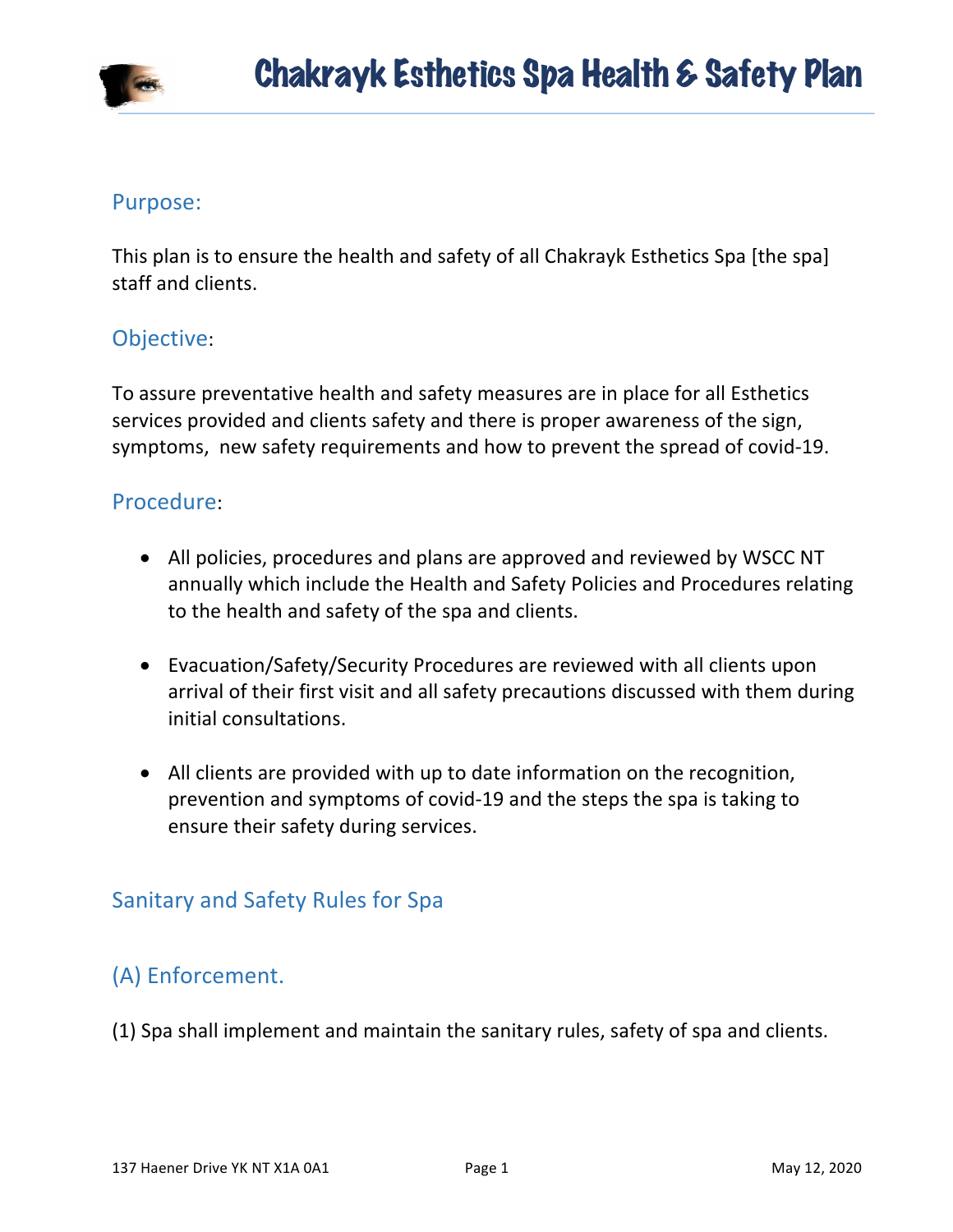

(2) Spa shall assure compliance with the laws and regulations governing the operations of salons / spa in the NWT and all inspectors have access to review health and safety procedures as requested or required and keep up to date with all new safety and precaution measures introduced by the GNWT.

(3) Spa to post health and safety posters and guidelines visible to clients upon entry of the spa, including all relevant covid-19 health and safety information.

(4) Spa to post on social media / websites all safety guidelines and rules, spa policies and new covid-19 client service adjustments.

(5) Spa will adhere to the following WSCC Worksite Exposure Control Measures for COVID-19.

## Standard universal precautions, including:

- $\circ$  Informing clients how the virus is spread.
- $\circ$  Enhanced cleaning and disinfecting procedures and schedules made available upon request.
- $\circ$  Prescreening all clients 24 hours prior to them arriving for apt for any signs of illness.
- $\circ$  Signage posted of the Signs and symptoms of COVID-19.
- o Signage posted on Healthy Respiratory Practices.
- $\circ$  Using touchless tap payment where possible for all transactions.
- $\circ$  Ensuring all PPE fits properly.

### (B) Rules.

- 1) The spa part of a premises which is approved for the delivery of sanitary services to the public, must be separated by solid walls and separate door entrance to where services will be performed to ensure security and privacy and compliance with physical / social distancing.
- 2) Spa shall comply with all Territorial and local building, plumbing and electrical codes.
- 3) Spa shall comply with all relevant federal/territorial workplace health and safety laws.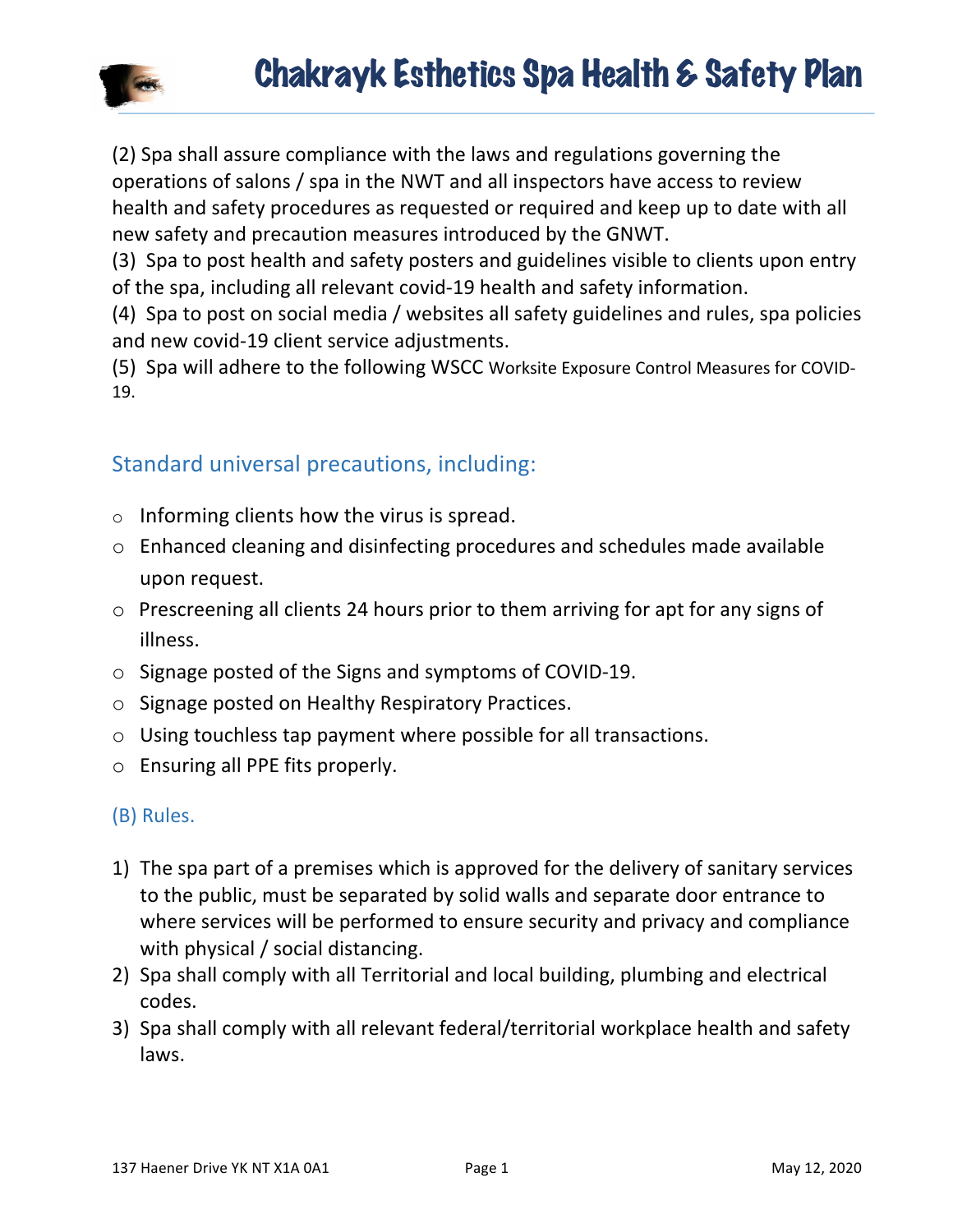

- 4) Toilet Facilities must provide toilet and hand washing facilities consisting of at least one commode and one lavatory in good working order, with hot and cold running water, soap and individual disposable towels.
- 5) Drinking Water. Spa to supply potable drinking water.
- 6) Spa will provide PPE to clients such as non-medical masks, gloves, sanitizer, disinfection wipes and disposable towels and drinking cups.

# Upon Entering the  $Spa - All$  clients will have the following new rules implemented resulting from new Covid-19 risks:

- Clients are to remain in their Vehicles until waved to come in.
- $\bullet$  Hand Sanitizer provided upon entry of facility / spa.
- Temperature will be taken to ensure no signs of illness are showing.
- Clients will be asked if they feel ill or display any of the following symptoms:
	- o *cough*
	- o *fever*
	- o *difficulty breathing*
	- o *pneumonia in both lungs*
- *Client will be asked the following:* 
	- o *been on a recent flight, cruise, train, or at a public gathering or recently returned to the NWT.*

\*\*If Clients show any signs of illness or recent exposure to recent travel or large public gatherings, client will be rescheduled after two weeks.

- Clients will be asked to wash hands for 20 seconds with soap and water and to use disposable towels provided
- Clients will then be provided with a disposable mask to wear during appropriate service
- Clients will be offered a pair of disposable gloves.
- Clients will be offered Disinfection wipes for phones / purses